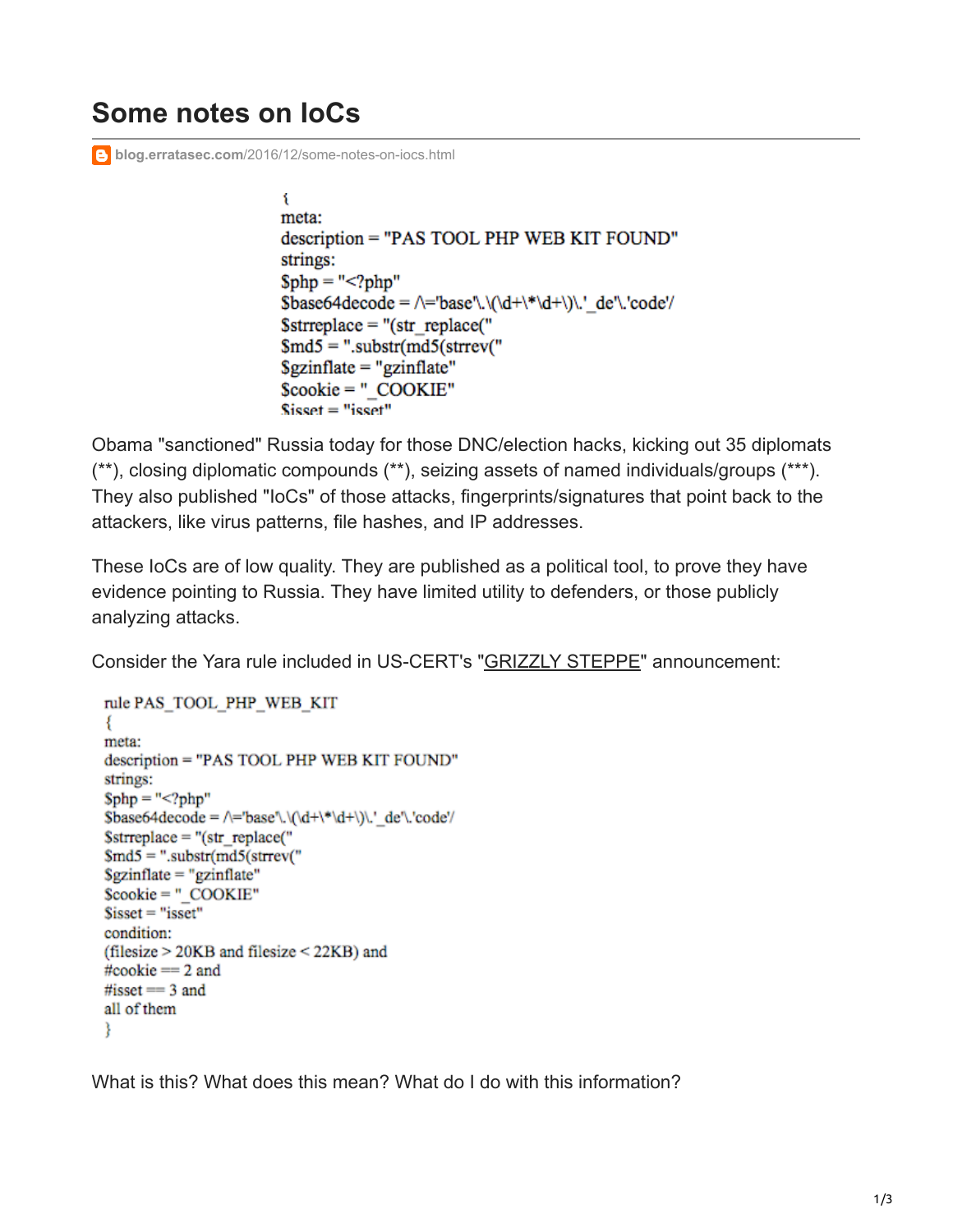It's a YARA rule. YARA is a tool ostensibly for malware researchers, to quickly classify files. It's not really an anti-virus product designed to prevent or detect an intrusion/infection, but to analyze an intrusion/infection afterward -- such as attributing the attack. Signatures like this will identify a well-known file found on infected/hacked systems.

What this YARA rule detects is, as the name suggests, the "PAS TOOL WEB KIT", a *web shell* tool that's popular among Russia/Ukraine hackers. If you google "PAS TOOL PHP WEB KIT", the second result points to the tool in question. You can download a copy here [[\\*](http://profexer.name/pas/download.php)], or you can view it on GitHub here [[\\*\]](https://github.com/robertdavidgraham/webshell/blob/master/php/pas/pas.php).

Once a hacker gets comfortable with a tool, they tend to keep using it. That implies the YARA rule is useful at tracking the activity of that hacker, to see which other attacks they've been involved in, since it will find the same web shell on all the victims.

The problem is that this P.A.S. web shell is popular, used by hundreds if not thousands of hackers, mostly associated with Russia, but also throughout the rest of the world (judging by hacker forum posts). This makes using the YARA signature for attribution problematic: just because you found P.A.S. in two different places doesn't mean it's the same hacker.

A web shell, by the way, is one of the most common things hackers use once they've broken into a server. It allows further hacking and exfiltration traffic to appear as normal web requests. It typically consists of a script file (PHP, ASP, PERL, etc.) that forwards commands to the local system. There are hundreds of popular web shells in use.

We have little visibility into how the government used these IoCs. IP addresses and YARA rules like this are weak, insufficient for attribution by themselves. On the other hand, if they've got web server logs from multiple victims where commands from those IP addresses went to this specific web shell, then the attribution would be strong that all these attacks are by the same actor.

In other words, these rules can be a reflection of the fact the government has excellent information for attribution. Or, it could be a reflection that they've got only weak bits and pieces. It's impossible for us outsiders to tell. IoCs/signatures are fetishized in the cybersecurity community: they love the small rule, but they ignore the complexity and context around the rules, often misunderstanding what's going on. (I've written thousands of the things -- I'm constantly annoyed by the ignorance among those not understanding what they mean).

I see on twitter people praising the government for releasing these IoCs. What I'm trying to show here is that I'm not nearly as enthusiastic about their quality.

Note#1: BTW, the YARA rule has to trigger on the PHP statements, not on the imbedded